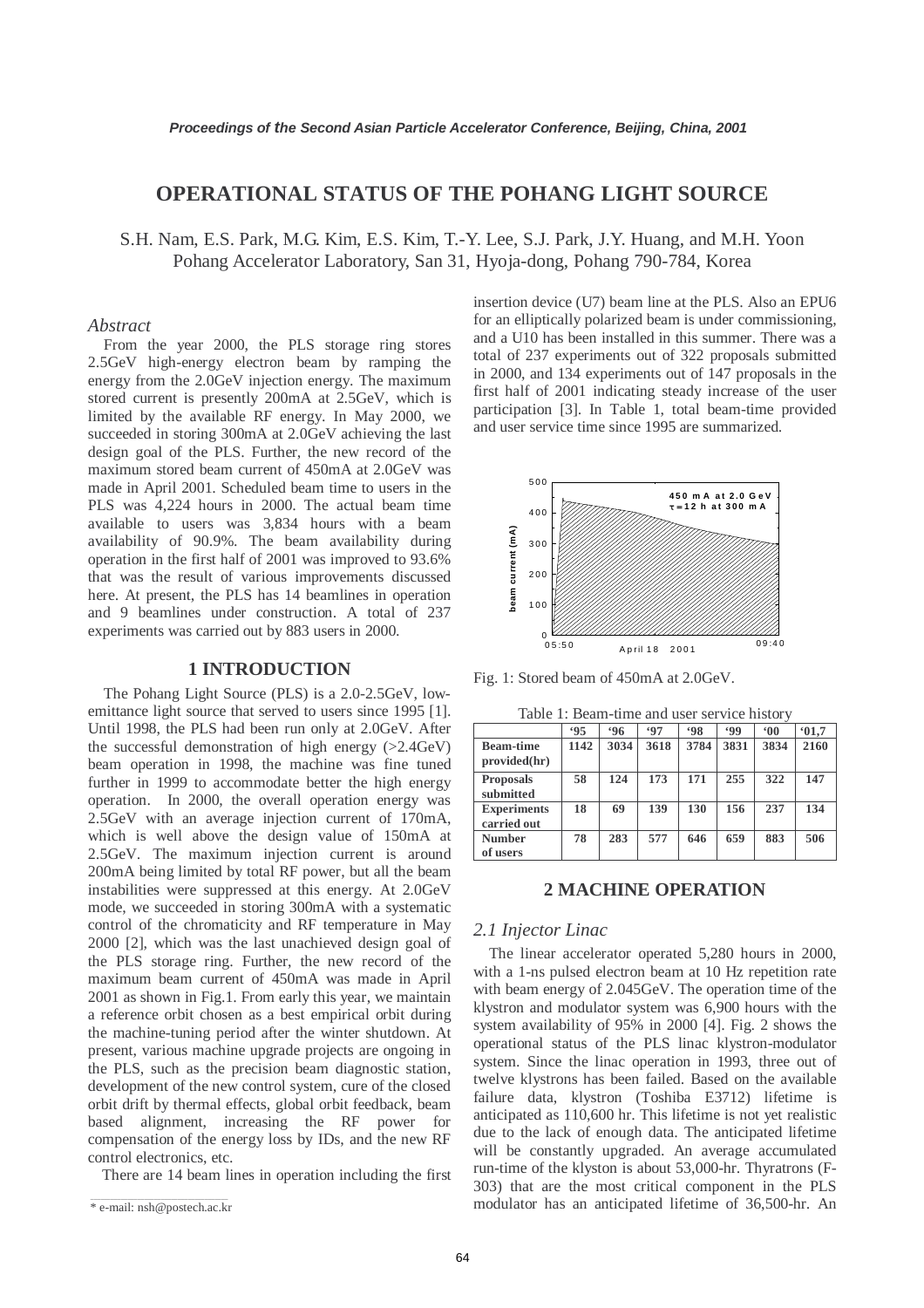average lifetime of failed thyratrons is 16,000-hr. Maximum accumulated run-time of the thyratron in the PLS is about 40,000-hr. Overall, the operation of the linear accelerator in 2000 was more stable than in previous years. Table 2 summarizes the yearly performance of klystron-modulator.



Fig. 2: Status of the PLS linac klystron-modulator.

|  |  | Table 2: Linac Klystron-Modulator Availability |
|--|--|------------------------------------------------|
|  |  |                                                |

| Year                        | 1998  | 1999  | 2000  |
|-----------------------------|-------|-------|-------|
| <b>Operation Time (Hr.)</b> | 6.144 | 5,616 | 6,816 |
| <b>Failure Counts</b>       | 283   | 39    | 103   |
| Down Time (Hr.)             | 449   | 116   | 384   |
| MTBF (Hr.)                  | 22    | 144   | 66    |
| <b>MTTR</b> (Hr./Failure)   | 1.58  | 2.97  | 3.73  |
| Availability $(\% )$        | 93.0  | 97.9  | 94.4  |

## *2.2 Storage Ring*

The storage ring was operated for 4,834 hours in 2000. The beam time scheduled to users was 4,272 hours, divided into 18 ten-day periods. The actual time supplied to users was 3,884 hours with a beam availability of 90.9%. It is noteworthy that the beam energy was 2.5GeV for the whole operation period of 2000. The average injection current was 166.9mA, and the average beam lifetime was 37.7 hours in 2000 [3]. During the first half of year 2001, the average beam availability has been improved to 93.6%. We set a goal to improve the availability up to 95% by 2002. Table 3 summarizes the PLS beam availability and operation hours since 1996.

Table 3: Beam Availability

|                        | 1996  | 1997  | 1998  | 1999  | 2000  | 2001. |
|------------------------|-------|-------|-------|-------|-------|-------|
| <b>Planned</b><br>[hr] | 3,236 | 3.960 | 4,272 | 4,224 | 4,272 | 2,160 |
| <b>Serviced</b>        | 3,034 | 3.618 | 3,784 | 3.831 | 3.884 | 2.013 |
| [hr]                   |       |       |       |       |       |       |
| <b>Availability</b>    | 93.8  | 91.4  | 88.6  | 90.7  | 90.9  | 93.2  |
| $\lceil\% \rceil$      |       |       |       |       |       |       |

# **3 PROGRESSES IN THE MACHINE OPERATION**

After the last report on the PLS status [5], there have been fruitful progresses in the PLS operation.

## *3.1 Unification of the Control Room*

Two independent control rooms of the linac and the storage ring were unified into the storage ring control room, beginning from March 2000. After the merging of the control room, a period of the shift-duty has become doubled for machine operators. Also injection time is much saved by removing the need of telephone calls between two remote control operators for adjusting various injection parameters. Now the beam injection is possible by clicking the command buttons on a single console screen. Online help menus will be implemented for more secure and easier operation.

#### *3.2 Machine Operation at 2.5GeV*

The PLS now regularly runs at 2.5GeV with the stable energy ramping control system. With this high energy, xray flux increased and the beam stability is improved. No beam instability is observed at the present operational beam current of 170mA. Beam lifetime at 100 mA is also increased from 20 hours at 2.0GeV to 40 hours at 2.5GeV. Shown in Fig. 3 is a beam current display for a successful ten-day 2.5 GeV operation.



Fig. 3: Beam current display on the web page for daily and weekly operations (2.5GeV, 170 mA operation).

#### *3.3 Operation of the First Insertion Device U7*

From 2000, the first insertion device (ID) beamline U7 has been successfully running for the user service. The second ID in the PLS, EPU6, is installed and under commissioning now. The third ID, U10, is installed this summer shut-down and will be commissioned this year.

# *3.4 New Energy Ramping Control System*

In old energy ramping control, the ramping is purely controlled by software. Thus, the synchronization between power supplies can not be maintained, causing serious tune shift during the ramping process and make difficult to finish the ramping in short time. Moreover, the complexity of software control algorithm often halts the system and eventually leads to frequent beam dumps. In the new energy ramping control, a control circuit is designed and installed at all uni-polar power supplies so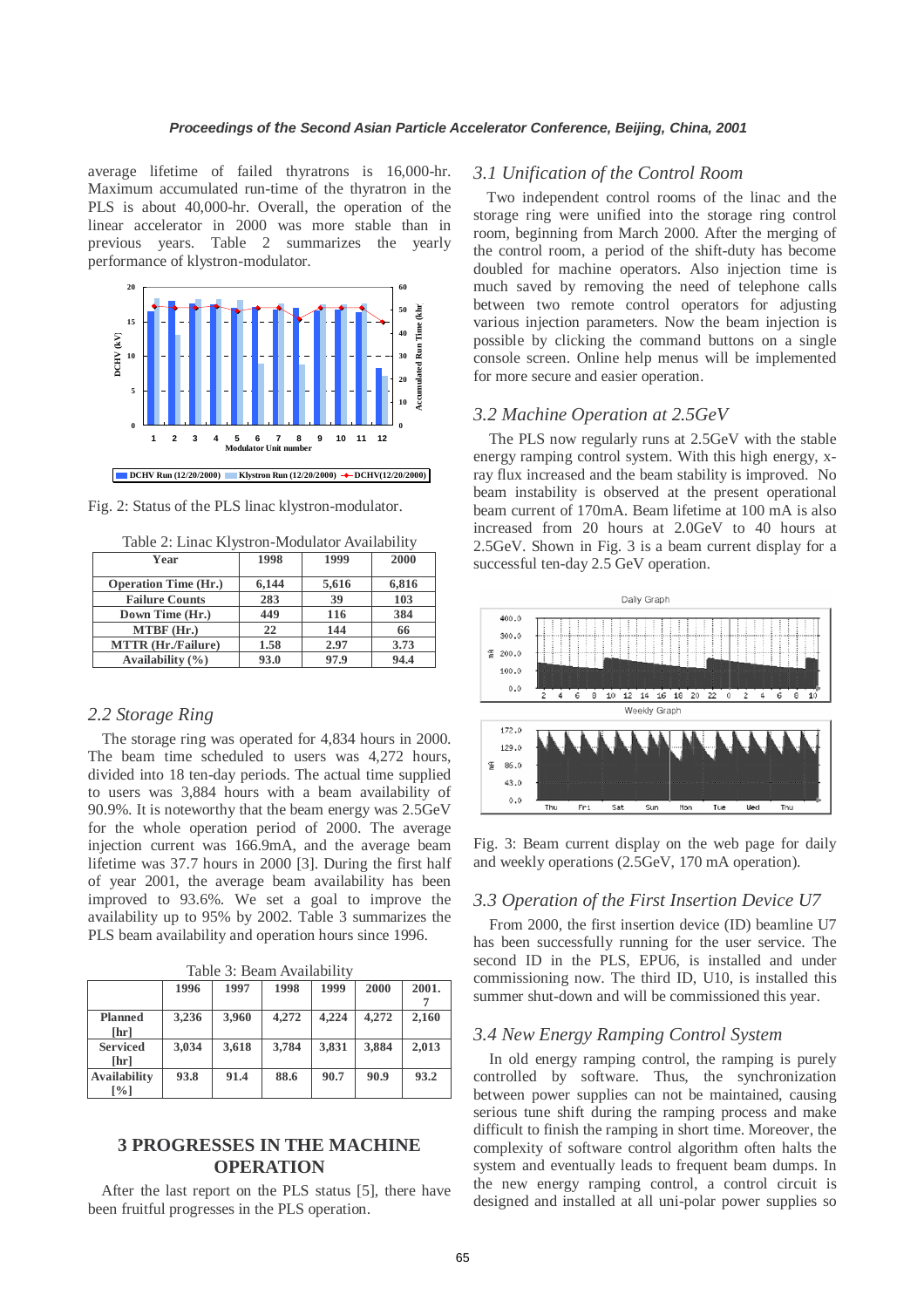that it can receive a synchronized ramping command [6]. The new controller is independent from the storage ring main controllers and is a Window based PC system. The new system greatly reduces ramping time, which is now less than two minutes. Moreover, the control system faults are also greatly reduced, and the beam availability is therefore highly improved. The present total injection time, which includes ID gap separation, 2.0 GeV injection, and ramping to 2.5 GeV, takes less than 10 minutes.

## *3.5 Improvement of BPM Performance*

Beam position monitors (BPMs) are the key diagnostic tool in the PLS storage ring. BPM resolution is improved to  $\sim$ 4  $\mu$ m by adopting AD boards with averaging function [7]. Fig. 4 shows the BPM signal that is compared with a laser displacement sensor signal. The laser displacement sensor has  $\sim$ 1 µm resolution. In Fig. 4, movement of 3 $\sim$ 4 µm steps can be clearly seen. The BPMs in the storage ring tunnel is mounted on 10-m long single-piece sector chambers. Therefore, the chamber movement can affect the BPM output signals. The chamber movement is due mainly to temperature change, which is a function of cooling air, cooling water, magnet current, stored beam current amplitude, etc. The change produces some erroneous BPM output signals. We are in the process of minimizing various factors that affect the BPM performance. Preliminary test showed a significant reduction of the error by cooling the vacuum chamber, suggesting that all the vacuum chambers should be cooled eventually.



Fig. 4. Comparison of a BPM signal (bottom left) with a laser displacement sensor signal (top left), which are measured in a test set-up. The x-axis indicates sample number and the y-axis is position.

#### *3.6 Access to the Experimental Hall*

Experimental hall has been a restricted area during the beam injection until the end of 2000. This caused much inconvenience to the users because they must escape from their experimental stations. With a five-year accumulated radiation dose data for proof of the radiation safety, the PLS finally obtained permission of access to the experimental hall during the beam injection from March 2001.

# *3.7 Communication with Users*

For effective communications between user side and machine operation side, we made several understandings. Most important was on the maintenance of the orbit with a reference orbit and the strategy for realignment of the ground motion. Several information-broadcasting services are also provided for effective communications. There are three CATV channels for broadcasting of the operation status and the pop-up messages. A ftp server supplies operational data to all machine and beamline users. Also we utilize the web page [8] for information-broadcasting and pop-up messaging.

# **4 ONGOING PROJECTS**

# *4.1 Linac Modulator Control*

Even though the linac modulator has its simple remote control function, most of its command and monitoring functions are controlled locally or manually. The most difficult points of remote monitoring are the pulse signals, such as 400 kV pulse output voltage, 500 A pulse current, the end of line clipper current, etc. Remote signal monitoring of those is necessary to check status and to protect modulator itself as well as klystrons. A signal processing board is developed so that it can monitor those pulse signals perfectly. The processed signals and other analog and digital signals are all integrated into an industrial PC and tested its monitoring functions. In addition, remote command signals such as input voltage, power on and off, etc. are also tested successfully with a prototype module. We will adopt the technique to all twelve modulators by the first quarter of 2002. The modulator controllers will be networked with the storage ring main control system so that operators in the control room can access the modulator remotely.

# *4.2 Closed Orbit Stabilization*

In the PLS, long term orbit measurements show coherent drift of the orbit up to  $+/-150$ um as shown in Fig. 5. With careful investigations, we find that there is a strong correlation between the orbit drift and the temperature changes of the magnet and air in the storage ring tunnel. Major source of the temperature change is attributed to the large change of the magnet current during the regular beam injection. The regular injection processes the following steps: dump the stored beam, degauss the magnets with the full swing of the magnet current up to saturation, fill the beam of 2.0GeV and raise the energy again to 2.5GeV. During the injection process, heat load changes around 200% of the normal operation.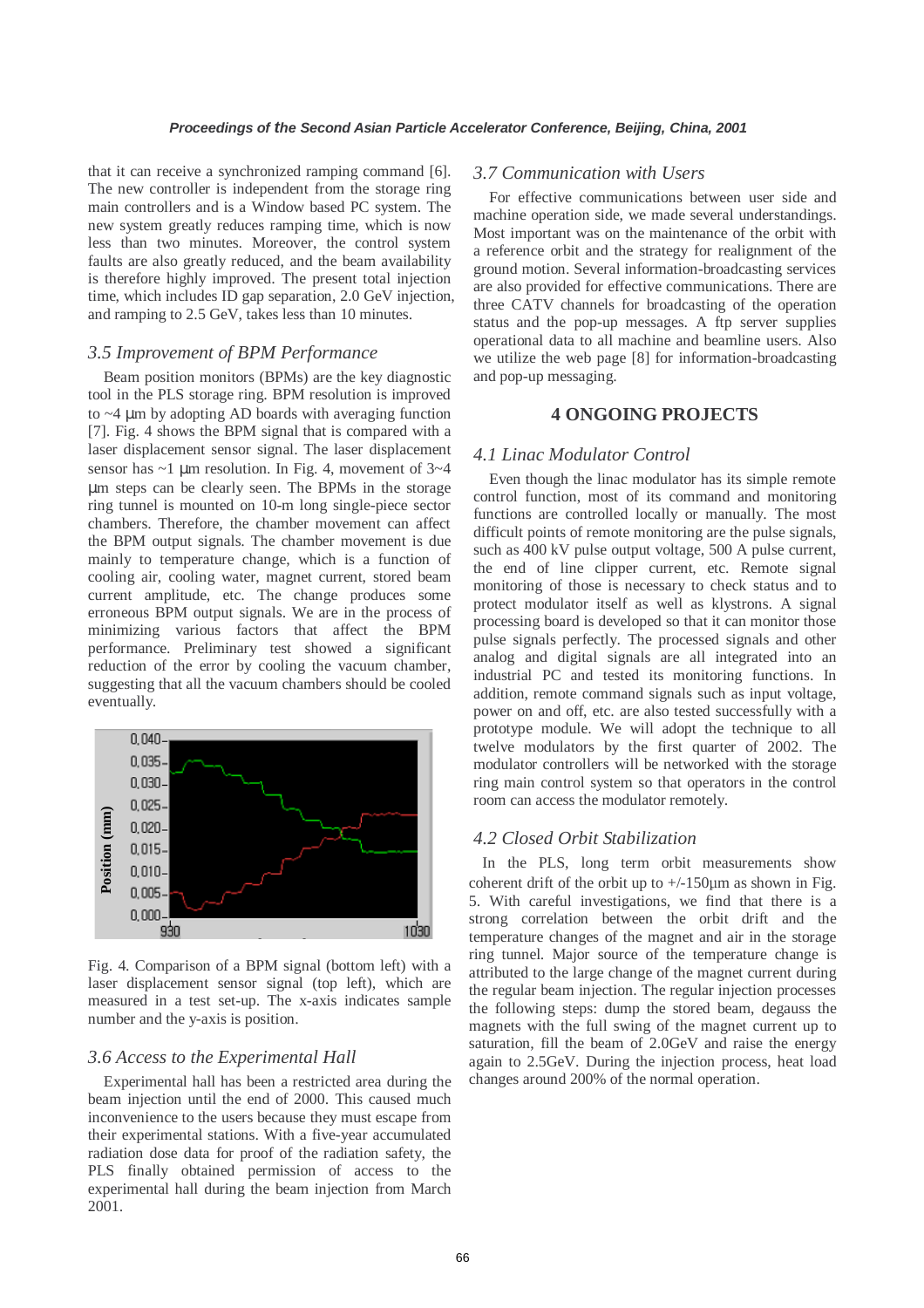

Fig. 5. RMS orbit deviation with operation time. Arrows indicate large increase of RMS values by the degaussing of magnets by unexpected beam dumps.

In contrary, when the machine is shutdown for several hours, it is over-cooled. Once heated up or cooled down, it takes around 4 hours for temperature to be stabilized in the vacuum chamber and supporting structures. To reduce the temperature shock, we applied de-ramping technique of the beam energy without dump the stored beam to refill. By this process, thermal shock on the magnets reduced significantly. Further, to make the air temperature uniform in the storage ring tunnel, all the air flows from the air ducts are redirected to tangential direction making the mass of air circulate along the tunnel circumference. As the result of those above efforts, the orbit change before and after injection is significantly reduced. In addition, long-term orbit drift is now reduced down to 50 μm peak-to-peak as shown in Fig. 6. In Fig. 6, the U7 gap change is also shown to check the effect on the orbit drift. As shown, the orbit is maintained stable regardless of the U7 gap.



Fig. 6. RMS orbit deviation after the ramping-deramping and optimisation of air flow in the storage ring tunnel. xorbit drift (middle line), y-orbit drift (top line), U7 gap change (bottom line).

#### *4.3 Upgrade of the RF System*

RF control electronics has been the major source of troubles, making frequent machine trips. All the RF control electronics are thus redesigned and in fabrication now. One of four control electronics has been assembled and successfully commissioned in this summer. Other three will be finished by the end of 2001 [9]. Further, since the present RF power budget (60kW x 4 klystrons) will become short as the number of IDs increase as shown in Fig. 7, we will replace 60kW klystrons with 75kW one by one and add one more cavity making total RF power 375kW [10]. Then, we will have operation capability of 200mA with 10 IDs at 2.5GeV energy [11].



Fig. 7. Estimation of necessary RF power budget with all planned IDs.

### *4.4 Upgrade of Diagnostic Beamline*

In beam diagnostics, there is a controversy in the estimation of the coupling coefficient between the one by the beam size measurement  $($ >7%) and the other one by the tune approach method (0.7%) [12]. For measurement of beam size with less than 10 µm resolution, a new diagnostic beam line is under construction. The new beamline will be firstly equipped with a x-ray pinhole to measure beam size. A photon BPM with  $\sim 1 \mu m$  resolution and a photon intensity monitor will be added in future to constantly check the stability of position and intensity of photon. For the measurement of bunch length, a streak camera is equipped in the present diagnostic beamline.



Fig. 8. Settlement of the storage ring floor after June 1993.